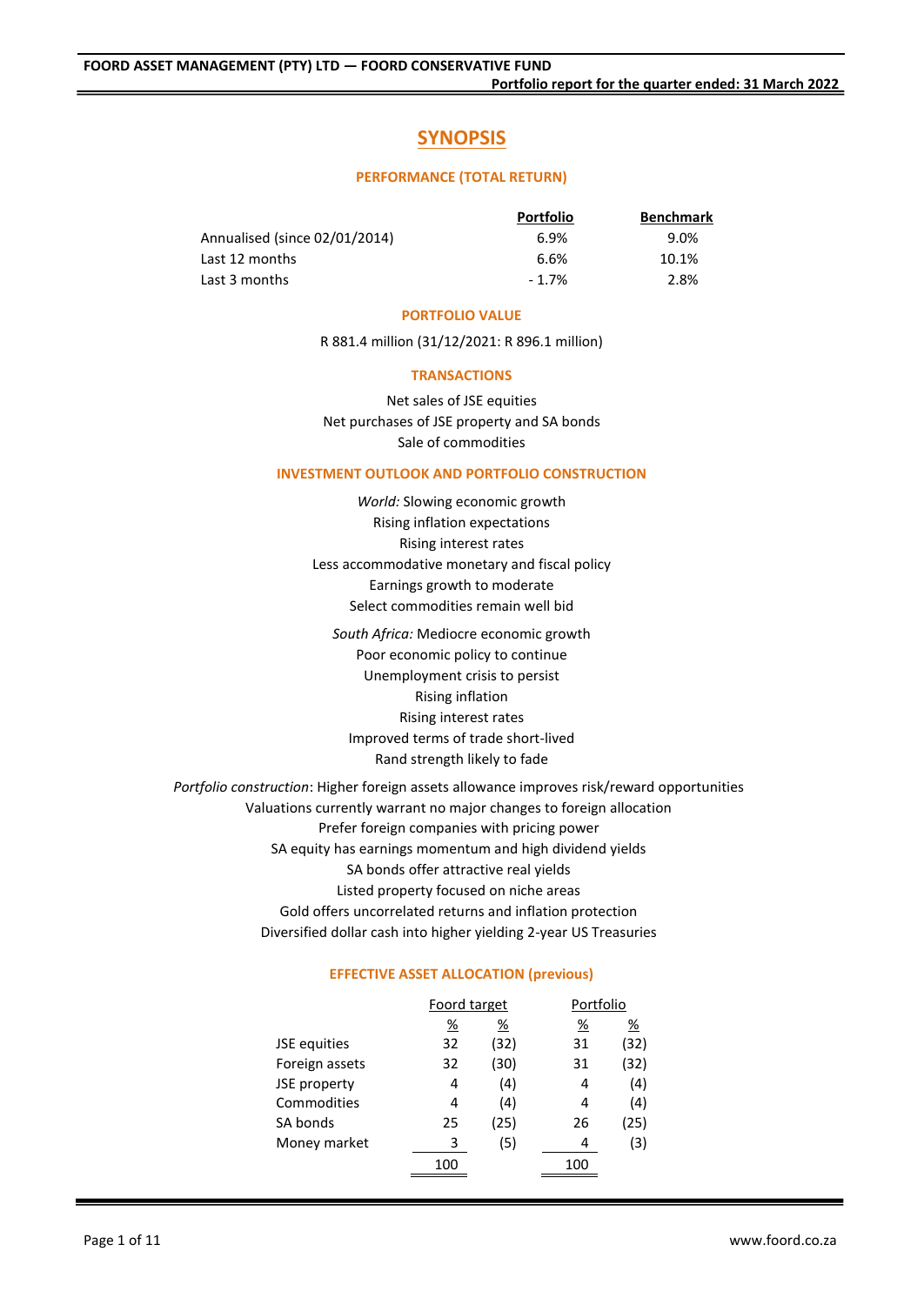#### **1. PORTFOLIO PERFORMANCE**

#### **1.1 Total performance to 31 March 2022**

|                             | <b>Portfolio</b>      | Benchmark*    | Variance      | Peer Group#   |
|-----------------------------|-----------------------|---------------|---------------|---------------|
|                             | $\frac{\%}{\sqrt{2}}$ | $\frac{9}{6}$ | $\frac{9}{6}$ | $\frac{9}{6}$ |
| From inception (02/01/2014) | 6.9                   | 9.0           | $-2.1$        | 6.6           |
| 7 years                     | 6.4                   | 8.9           | $-2.5$        | 6.0           |
| 5 years                     | 7.4                   | 8.3           | $-0.9$        | 7.0           |
| 3 years                     | 8.2                   | 8.5           | $-0.3$        | 8.3           |
| 1 year                      | 6.6                   | 10.1          | $-3.5$        | 10.0          |
| 3 months                    | $-1.7$                | 2.8           | $-4.5$        | $-1.2$        |

*\** CPI + 4% per annum. CPI estimated for March 2022

# (ASISA) South Africa – Multi Asset – Medium Equity average

*Daily linked total rates of return (capital and income) based on unit price. Returns in percent net of service fees and fund expenses. Returns for periods exceeding 12 months are annualised percentages.*



<sup>1</sup> Current value of R100 000 notional lump sum invested at inception, distributions reinvested (graphically represented in R'000s above)

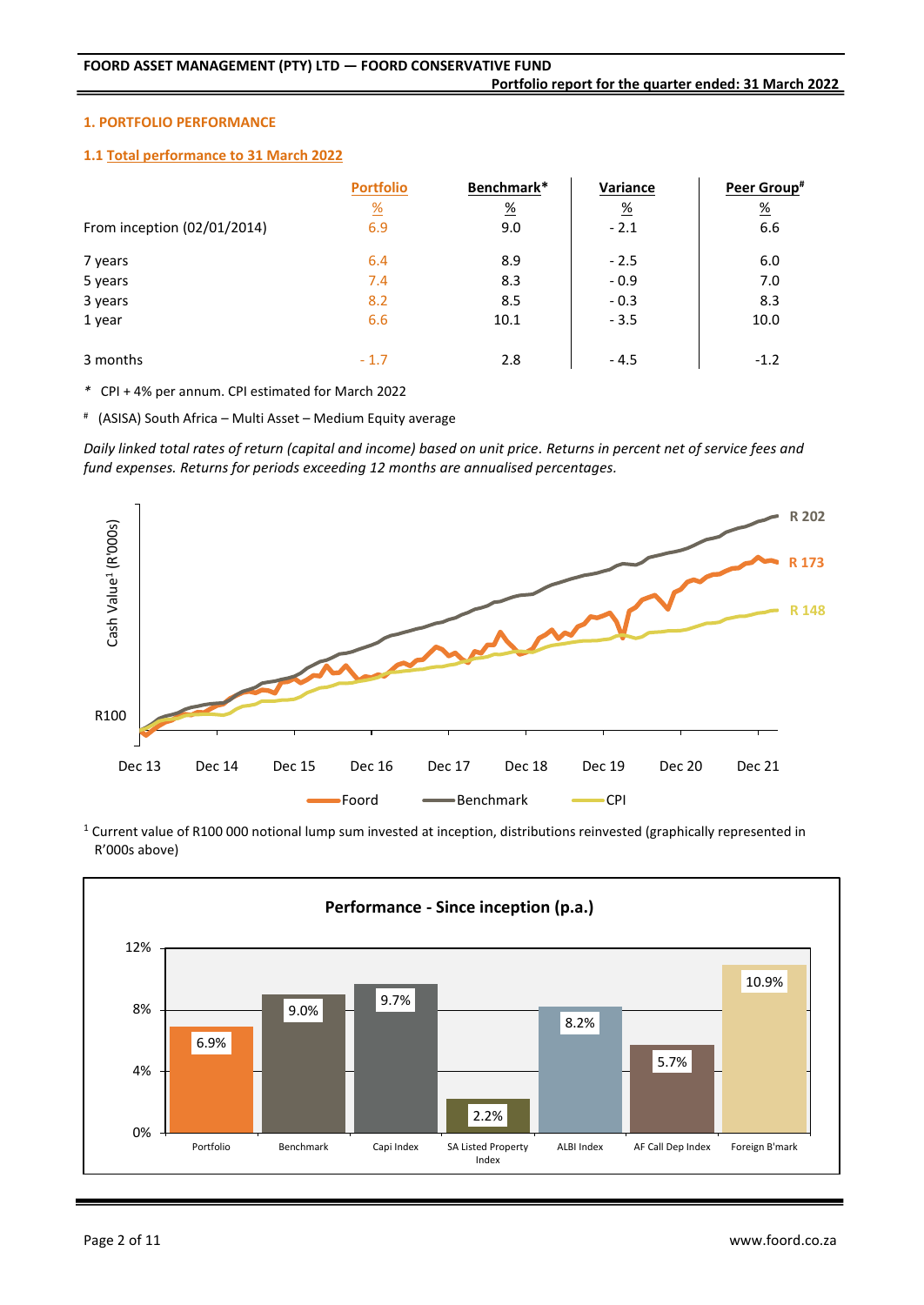## **Portfolio report for the quarter ended: 31 March 2022**

#### **1.2 Selection to 31 March 2022**

|                                | <b>JSE equities</b> |               |                  | <b>JSE property</b>                                |                  | <b>Interest bearing</b> |                             | Foreign assets   |                 |
|--------------------------------|---------------------|---------------|------------------|----------------------------------------------------|------------------|-------------------------|-----------------------------|------------------|-----------------|
|                                | <b>Portfolio</b>    | Capi<br>Index | <b>Portfolio</b> | <b>SA Listed</b><br>Property<br>Index <sup>#</sup> | <b>Portfolio</b> | <b>ALBI</b><br>Index    | <b>AF Call</b><br>Dep Index | <b>Portfolio</b> | Bench-<br>mark* |
|                                | $\frac{9}{6}$       | $\frac{9}{6}$ | <u>%</u>         | $\frac{9}{6}$                                      | $\frac{9}{6}$    | <u>%</u>                | $\frac{9}{6}$               | $\frac{9}{6}$    | <u>%</u>        |
| From inception<br>(02/01/2014) | 4.1                 | 9.7           | $-1.3$           | 2.2                                                | 7.7              | 8.2                     | 5.7                         | 10.2             | 10.9            |
| 7 years                        | 1.9                 | 9.0           | $-6.1$           | $-2.6$                                             | 8.0              | 7.8                     | 5.8                         | 10.0             | 10.1            |
| 5 years                        | 3.2                 | 11.4          | 4.1              | $-4.9$                                             | 8.3              | 8.9                     | 5.5                         | 10.9             | 10.3            |
| 3 years                        | 7.7                 | 15.0          | 0.7              | $-3.8$                                             | 8.0              | 8.4                     | 4.7                         | 11.9             | 9.7             |
| 1 year                         | 15.5                | 22.5          | 2.9              | 27.1                                               | 8.3              | 12.4                    | 3.6                         | 1.3              | 1.9             |
| 3 months                       | 1.6                 | 4.9           | $-1.4$           | $-1.3$                                             | 1.2              | 1.9                     | 0.9                         | $-5.8$           | $-13.4$         |

# The FTSE/JSE SA Listed Property Index

\* 60% Morgan Stanley World Equity Index in rand and 40% FTSE World Govt Bond Index in rand

*Asset class returns are calculated on a gross basis, using the modified dietz methodology (compounded monthly)*

## **1.3 Sector contribution to 31 March 2022**

(Returns x weight)

|          | JSE<br>equities | JSE<br>property | <b>Interest</b><br>bearing* | <b>Other</b><br>assets | Foreign<br>assets | <b>Portfolio</b>      |
|----------|-----------------|-----------------|-----------------------------|------------------------|-------------------|-----------------------|
|          | <u>%</u>        | $\frac{9}{6}$   | $\frac{9}{6}$               | <u>%</u>               | $\frac{9}{6}$     | $\frac{\%}{\sqrt{2}}$ |
| 1 year   | 4.7             | 0.1             | 2.5                         | 0.5                    | 0.4               | 8.2                   |
| 3 months | 0.5             | $-0.1$          | 0.4                         | $-0.1$                 | $-1.9$            | $-1.2$                |

\* Bonds and cash combined

*Returns in percent, calculated on a gross basis*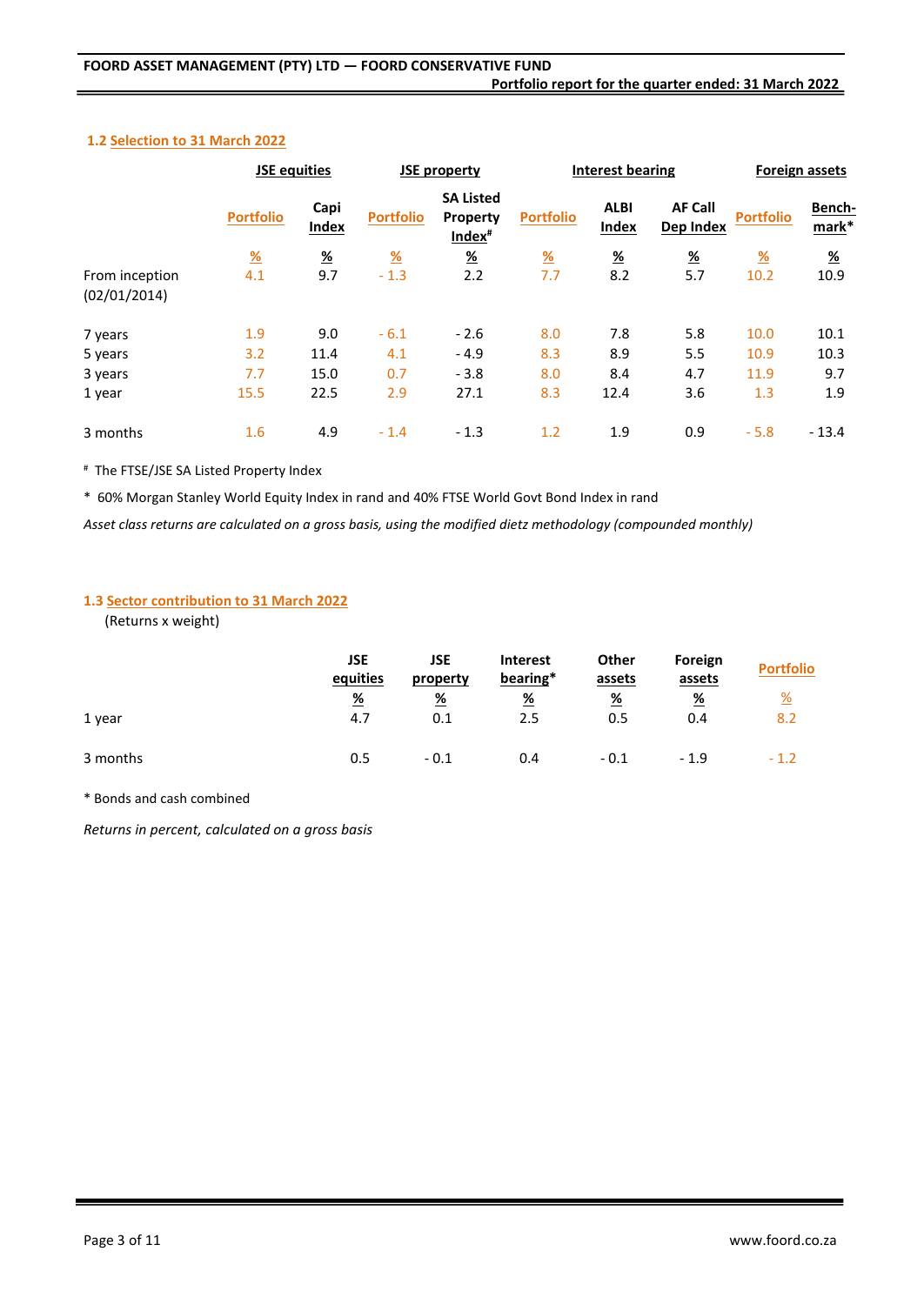Quarterly performance comment:

- SA equities were the largest contributor to investment returns, with strong returns from resources companies BHP and Anglo American, financials FirstRand and Standard Bank and SA industrial Bidvest — the allocation to Richemont, Aspen Anheuser-Busch Inbev detracted on rand strength and rising input costs for the latter while Naspers and Prosus also detracted on weakness in principal asset, Chinese tech giant Tencent
- Foreign assets detracted most from fund returns on lower global equity markets and rand strength but the Foord international funds outperformed on strong contributions from materials company Freeport-McMoran, agrochemicals companies FMC and Bayer and precious metals streamer Wheaton, while risk management hedges on the S&P 500 protected investor capital in the falling market
- SA bonds were positive as the SA yield curve flattened with long rates ticking down and short rates moving up as SARB started its interest rate tightening phase — investments in the preferred, medium-duration R186 bond gained, but underperformed longer dated securities
- The physical gold position detracted on the lower rand gold price with rand strength more than offsetting the higher dollar price for bullion — the NewGold ETF serves a crucial portfolio diversification purpose as both a hedge against inflation and as an alternative store of value to fiat currency
- The low listed property position added value as the sector weakened in aggregate on mounting domestic consumer risks on the back of rising inflation and interest rates — core holding in London property company Capital & Counties detracted on the stronger rand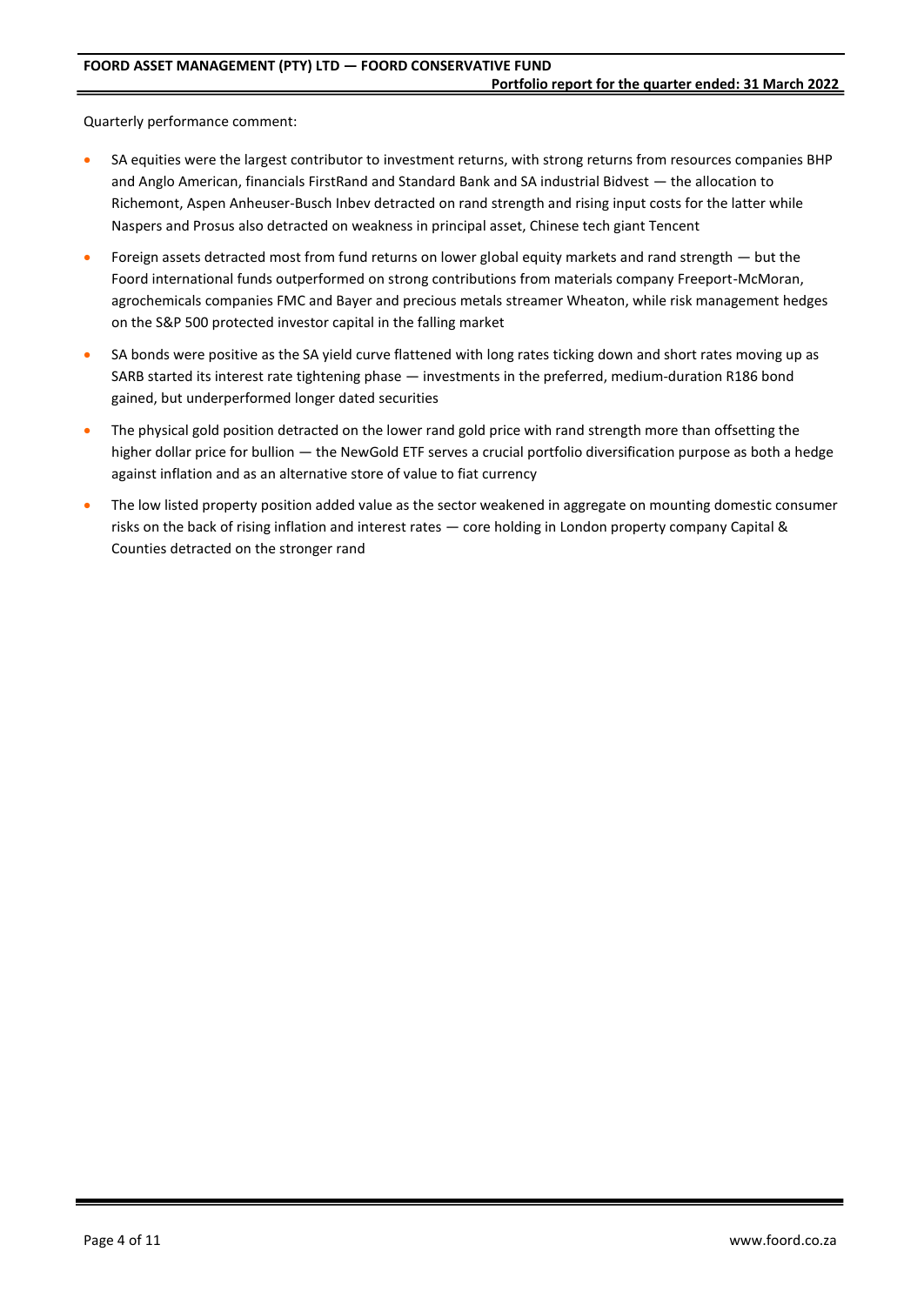|  |  | <b>2. PORTFOLIO STRUCTURE</b> |  |
|--|--|-------------------------------|--|
|  |  |                               |  |

| 2. PORTFOLIO STRUCTURE                 |                |                 | <b>FTSE/JSE</b>                               |
|----------------------------------------|----------------|-----------------|-----------------------------------------------|
|                                        |                |                 | <b>Capped ALSI</b>                            |
|                                        |                |                 | <b>Weightings</b>                             |
|                                        | 31/12/2021     | 31/03/2022      |                                               |
|                                        | $\frac{9}{6}$  | $\frac{\%}{\%}$ | $\frac{9}{6}$                                 |
| JSE equities: resources                | $\overline{2}$ | $\overline{2}$  | 10                                            |
| JSE equities: financials (ex property) | 5              | 5               | $\overline{7}$                                |
| JSE equities: industrials              | 25             | 24              | 14                                            |
| JSE equities*                          | 32             | 31              | 31                                            |
| Foreign assets                         | 32             | 31              |                                               |
| Foord International Fund               | 18             | 18              |                                               |
| Foord Global Equity Fund               | 14             | 13              |                                               |
| JSE property                           | 4              | 4               |                                               |
| Commodities                            | 4              | 4               |                                               |
| SA bonds                               | 25             | 26              |                                               |
| Money market                           | 3              | 4               |                                               |
|                                        | 100            | 100             |                                               |
| <b>Total portfolio</b>                 | R 896.1m       | R 881.4m        |                                               |
| *Size distribution of JSE equities     | $\frac{9}{6}$  | $\frac{9}{6}$   | $\frac{9}{6}$                                 |
| Large capitalisation                   | 67             | 57              | 87                                            |
| Mid capitalisation                     | 23             | 32              | 9                                             |
|                                        |                |                 |                                               |
| Small capitalisation                   | $10\,$         | 11              | 4                                             |
|                                        | 100            | 100             | 100                                           |
| <b>Exposure analysis</b>               | Domestic       | Foreign         | Total                                         |
|                                        | $\frac{9}{6}$  | $\frac{9}{6}$   | $\frac{\%}{\%}$                               |
| Equities                               | 31             | 22              | 53                                            |
| Listed property                        | 4              | $\mathbf{1}$    | 5                                             |
| Corporate bonds                        | 0              | 0               | $\Omega$                                      |
| Government bonds                       | 26             | $\mathbf{1}$    | 27                                            |
| Commodities                            | 4              | $\mathbf 1$     | 5                                             |
| Money market                           | 4              | 6               | 10                                            |
|                                        |                |                 | <b>Portfolio</b><br><b>Effective exposure</b> |





Effective exposure 31/03/2022

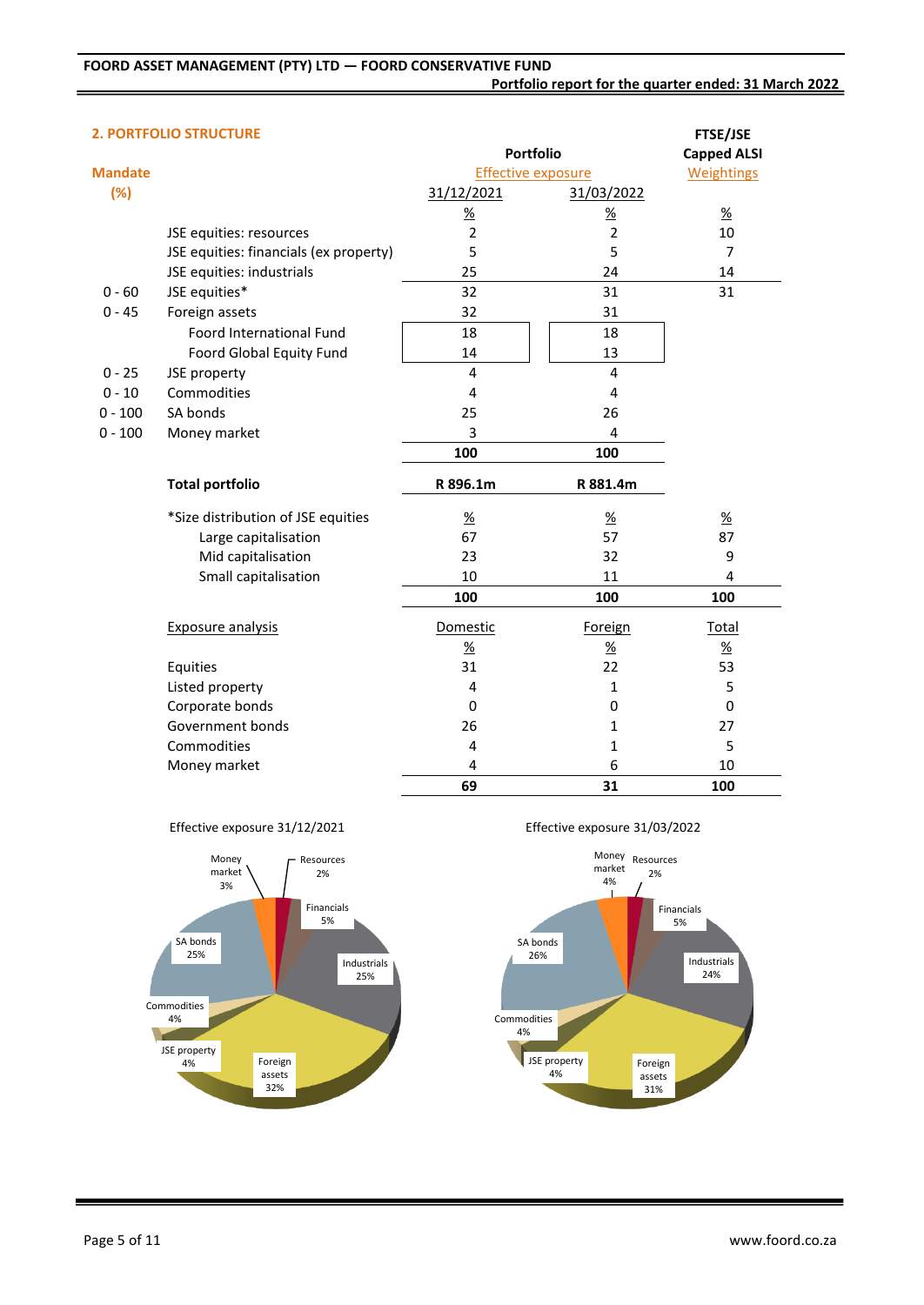## **3. MARKET BACKGROUND AND OUTLOOK**

#### **3.1 World**

- The fast pace of global economic growth slowed as the base effect of post-lockdown economic re-openings started to fade — risks of sharper economic slowdown are rising given the likely accelerated pace of interest rate increases required to reign in spiking inflation
- The Fed raised rates by 0.25% and indicated that the termination of its bond buying program and additional rate increases would happen quicker than previously guided — persistent US and global inflation and the US Federal Reserve forecasting up to eight interest rate increases for 2022 are headwinds for economic growth and financial markets
- Russia's invasion of Ukraine, the size of which has not been seen in mainland Europe since the WWII, unsettled markets and sparked a sharp rise in energy and soft commodity prices — although uncertain how long hostilities might last, the timing of higher fuel and food prices adds momentum to already rising inflation
- Equities retreated on the Fed's more hawkish tone, compounded latterly by the outbreak of war in eastern Europe and strict COVID-19 lockdowns in China on surging infections — equity valuations in aggregate do not yet reflect rising risks of economic slowdown, faster than expected interest rate increases and a potential slowdown in corporate earnings momentum
- Emerging markets underperformed, dragged down by China on COVID-19 lockdowns and ongoing regulatory headwinds and Russia being removed from global indices at a zero value — commodity exporters Brazil, Mexico, Chile and South Africa all rose on the Russia/Ukraine war related spike in most commodity prices
- Developed market bond yields rose as markets began to digest the likelihood of more persistent inflation pressures than previously thought given higher US wages and rampant energy and food prices — possible economic slowdown from inflation-induced demand destruction, spreading COVID-19 Chinese lockdowns as well as any cessation in Russia/Ukraine hostilities could take some heat out of the inflation surge
- The US dollar rose against all the majors in anticipation of higher US interest rates as the Fed turned decidedly hawkish — the greenback's global reserve currency safe-haven status should provide further support given the rising uncertainties
- Precious metals gold and silver prices rallied on the eruption of geopolitical risk and the prospect of stubbornly higher inflation — these yield-free assets continue to prove their worth as important diversifiers and alternative stores of value during periods of elevated market stress

#### **3.2 South Africa**

- The economy continued to recover from the 2020 recession, with corporates reaping the benefits of significant cost control and austerity measures implemented to survive the downturn — economic growth should fall back to more lacklustre levels reflecting the structural growth impediments as base effects fade and consumers face rising inflation and interest rate headwinds
- The rise in commodity prices continued to flatter the country's terms of trade with another current account surplus likely in 2022 — the boon to export revenues should be offset to some extent by rising import volumes and sharply higher import price inflation
- National fiscus projections improved with windfall tax receipts and mining royalties on the stronger than expected economic recovery and the export commodity price boom — sovereign debt stabilisation in the next two years is looking more plausible if National Treasury can maintain its commitment to spending discipline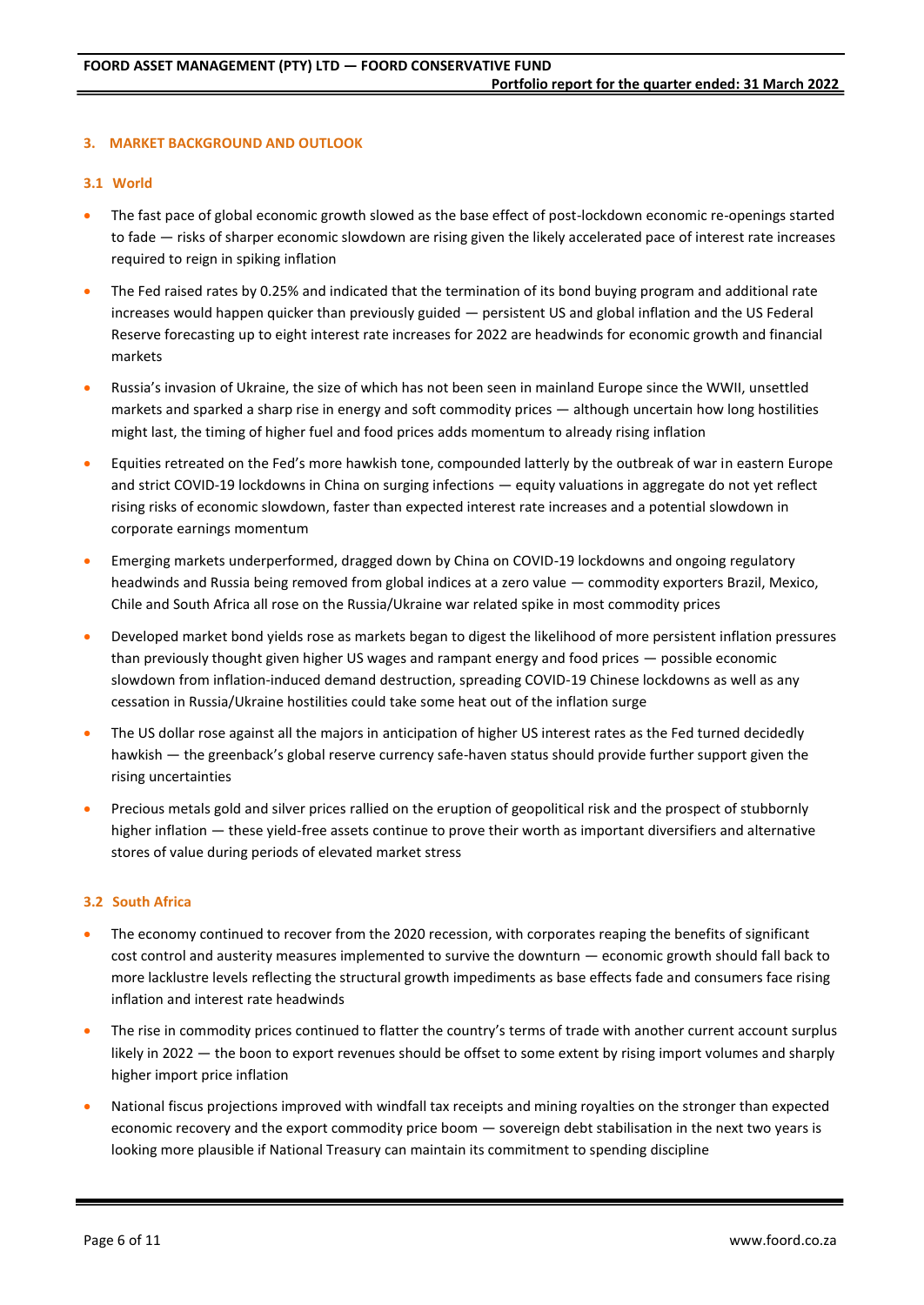## **3.2 South Africa (Continued)**

- Energy supply remains a significant constraint to economic growth as electricity generation is expected to remain in structural deficit for the next 12 to 18 months — additional Renewables IPP commitments and regulatory amendments raising the license requirement for self-generation to 100MW are positive, but implementation has been tardy
- Inflation accelerated as the economy recovered, but has been muted by the stronger rand given the country's high propensity to import inflation — sharply higher global fuel and soft commodity prices should add to inflation pressures in the months ahead, putting pressure on South African consumers
- As expected, SARB raised interest rates another 25 basis points although two of the five MPC members favoured a 50 basis point hike — the more hawkish tone suggests that SARB is willing to move more aggressively should inflation surprise to the upside or if global central banks raise rates faster than expected, which reduces the risk of inflation moving outside the target band for a sustainable period
- South Africa was the standout emerging markets equity performer in US dollars as resources benefited from the commodity price rally and domestic financial and industrial shares delivered earnings beats on undemanding valuations — despite some base effects starting to fade, valuations are still reasonable in certain sectors which should be able to deliver reasonable earnings growth in the years ahead
- The rand strengthened against major currencies as the country's bonds offer global investors attractive real yields and a relative emerging market safe haven given the geopolitical disruption in eastern Europe and financial market headwinds in China — but prospects of structurally anaemic growth, sliding global competitiveness and extreme levels of unemployment keep the currency vulnerable over longer time horizons

#### **4. PORTFOLIO CONSTRUCTION**

- February's budget increased the regulatory limit to foreign assets for retirement funds to 45% of fund additional flexibility allows for increased probability of meeting investment objectives more consistently over time
- The managers think a neutral allocation to direct foreign assets for SA retirement savers is closer to 35% than 45% — although total foreign currency exposure is much higher given non-rand earnings of domestic businesses
- Relatively attractive SA equity valuations and supportive short-term currency fundamentals warrant no major change in foreign assets levels — a higher allocation is likely in time as South Africa's terms of trade position weakens and foreign asset valuations improve
- Equities with pricing power are best placed to protect investor capital from rising and persistent inflation, but caution is warranted — certain sectors and regions are at risk given monetary policy normalisation and increasing bond yields, and accordingly a much higher look-through equity position unlikely in the near term
- SA equity weight retained— SA equity is attractively valued, supported by good earnings momentum and high dividend yields
- SA bond position retained despite higher near-term inflation and rising interest rates given attractive real yields and significantly improved fiscal position — record revenue collection from materially higher corporate taxes and mining royalties reduces the need for increased debt funding and lowers the risk of sovereign rating downgrades
- Low listed property position unchanged given the risks facing the sector  $-$  some rotations between niche counters have been made
- Cash allocation slightly reduced following increase in foreign assets shorter dated government bond yields are well above inflation, and risk of capital loss is low due to short maturity profile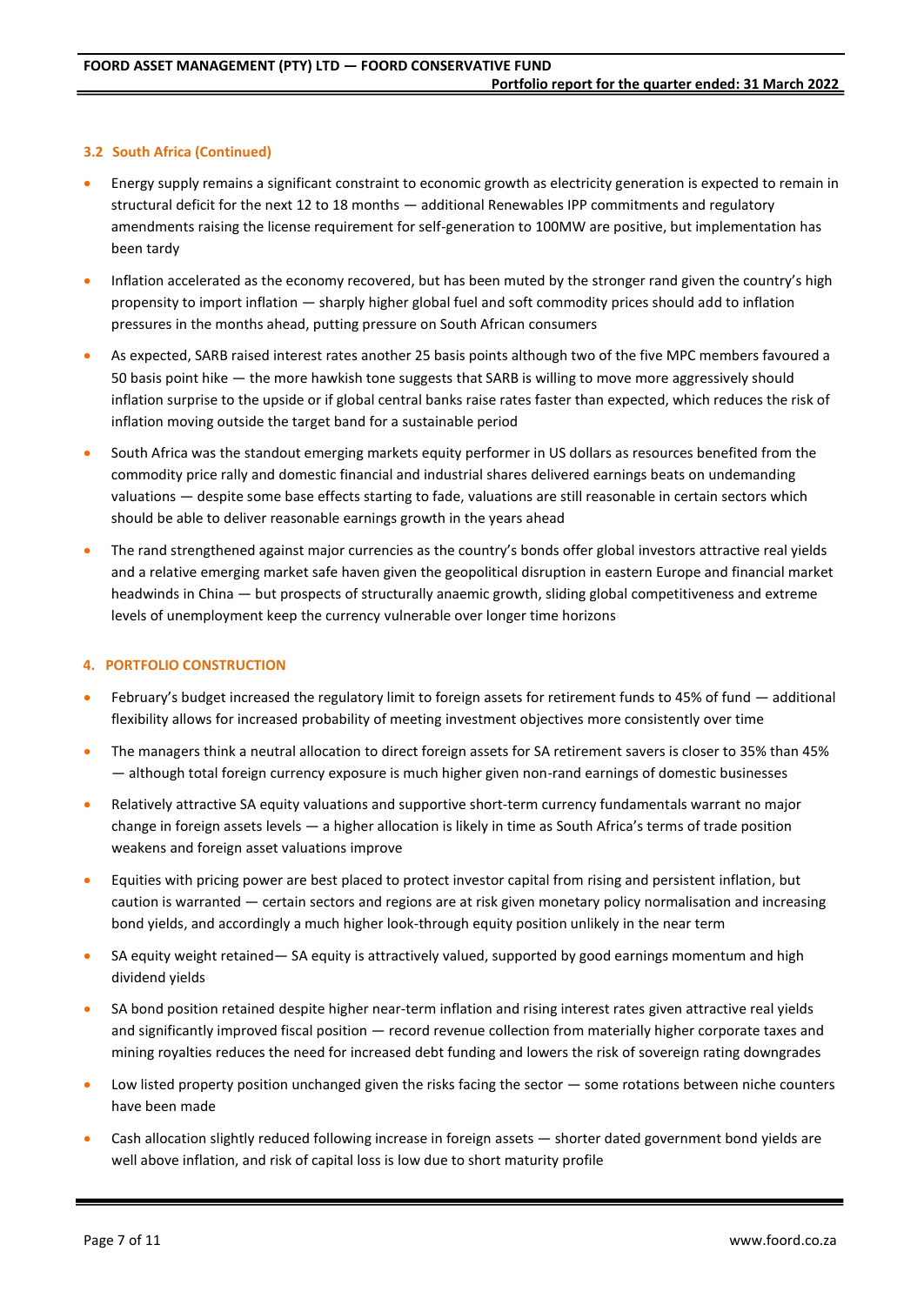## **4. PORTFOLIO CONSTRUCTION (Continued)**

Our effective asset allocation target is:

| Policy          |                           |               | Foord target  |                 | Portfolio at    |
|-----------------|---------------------------|---------------|---------------|-----------------|-----------------|
| parameters      |                           | Current       | Previous      | 31/03/2022      | 31/12/2021      |
| $\frac{\%}{\%}$ |                           | $\frac{9}{6}$ | $\frac{9}{6}$ | $\frac{\%}{\%}$ | $\frac{\%}{\%}$ |
| $0 - 60$        | JSE equities              | 32            | 32            | 31              | 32              |
| $0 - 45$        | Foreign assets            | 32            | 30            | 31              | 32              |
|                 | Foord International Fund* | 18            | 17            | 18              | 18              |
|                 | Foord Global Equity Fund  | 14            | 13            | 13              | 14              |
| $0 - 25$        | JSE property              | 4             | 4             | 4               | 4               |
| $0 - 10$        | Commodities               | 4             | 4             | 4               | 4               |
| $0 - 100$       | SA bonds                  | 25            | 25            | 26              | 25              |
| $0 - 100$       | Money market              | 3             | 5             | 4               | 3               |
|                 |                           | 100           | 100           | 100             | 100             |

\* Currently 53% in equities, property 4%, commodities 7%, government bonds 4% and money market 32%

N BALKIN/D FOORD/W FRASER APRIL 2022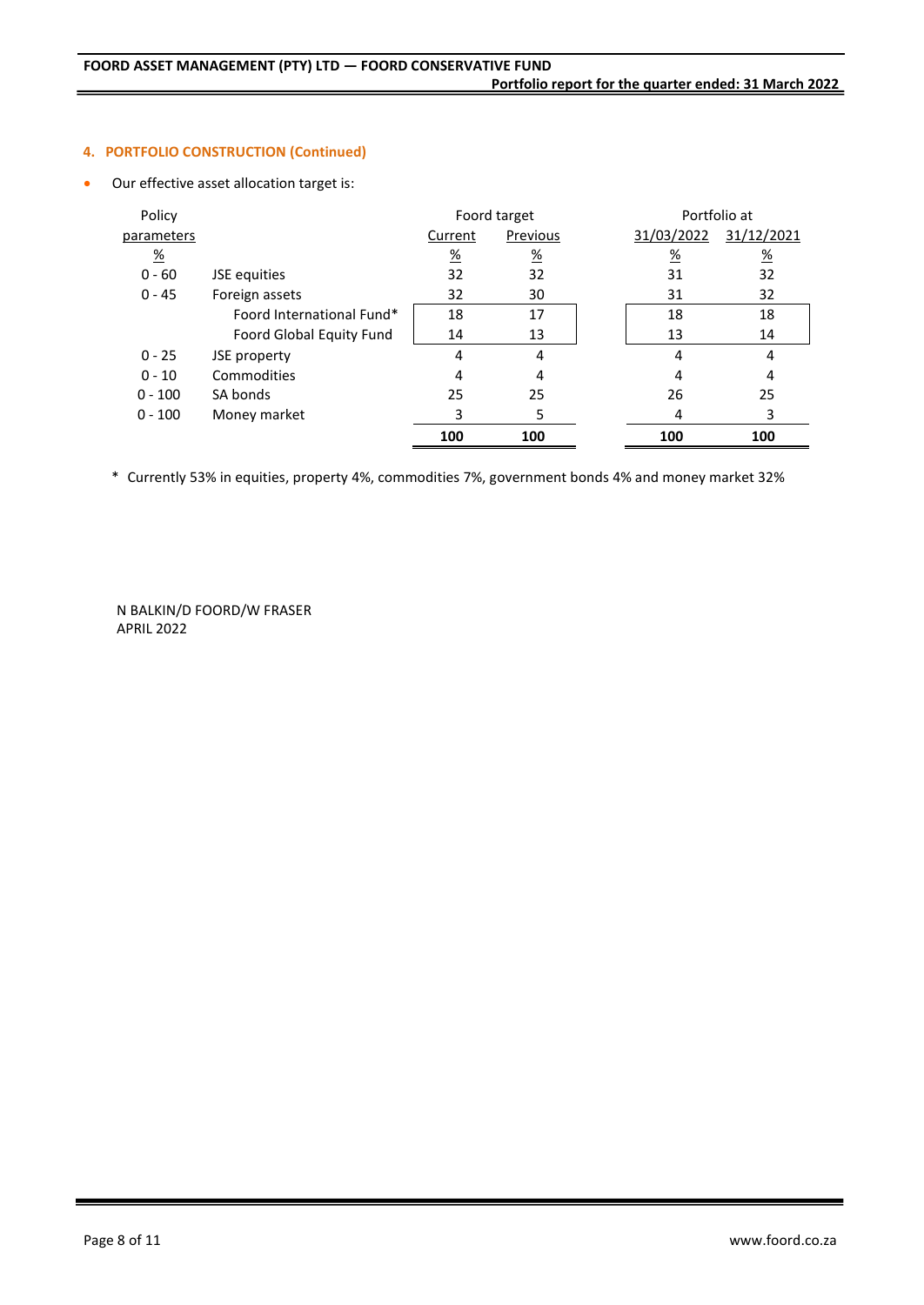## **5. EFFECTIVE EXPOSURE AND PORTFOLIO SENSITIVITY**

#### **5.1 Effective exposure**

|                | Market  | Option   | Effective | Effective |
|----------------|---------|----------|-----------|-----------|
| Asset class    | value   | exposure | exposure  | exposure  |
|                | R'000   | R'000    | R'000     | %         |
| JSE equities   | 276,127 |          | 276,127   | 31.3%     |
| Foreign assets | 274,346 |          | 274,346   | 31.1%     |
| JSE property   | 36,186  |          | 36,186    | 4.1%      |
| Commodities    | 38,262  |          | 38,262    | 4.4%      |
| SA bonds       | 226,666 |          | 226,666   | 25.7%     |
| Money market   | 29,766  |          | 29,766    | 3.4%      |
| Total          | 881,353 |          | 881,353   | 100.0%    |

#### **5.2 Sensitivity report**

#### **JSE EQUITIES**

| Change in portfolio equities   | $-20.0%$  | $-10.0\%$ | $-5.0%$   | 0.0%    | 5.0%    | 10.0%   | 20.0%   |
|--------------------------------|-----------|-----------|-----------|---------|---------|---------|---------|
| Resultant equity change *      | $-55.225$ | $-27.613$ | $-13.806$ |         | 13.806  | 27.613  | 55,225  |
| Resultant portfolio value *    | 826.128   | 853.740   | 867.547   | 881.353 | 895.159 | 908.966 | 936,578 |
| Resultant portfolio change (%) | $-6.3%$   | $-3.1%$   | $-1.6%$   | $0.0\%$ | 1.6%    | 3.1%    | 6.3%    |

#### FOREIGN ASSETS

**R/\$ exchange rate 17.5338 16.0727 15.3421 14.6115 13.8809 13.1504 11.6892**

 $Change in R/$ exchange rate$ 

Resultant for. assets change \* Resultant portfolio value \* Resultant portfolio change (%).

| $-20.0\%$ | $-10.0\%$ | $-5.0%$ | $0.0\%$ | 5.0%      | 10.0%     | 20.0%   |
|-----------|-----------|---------|---------|-----------|-----------|---------|
| 17.5338   | 16.0727   | 15.3421 | 14.6115 | 13.8809   | 13.1504   | 11.6892 |
| 54,869    | 27.435    | 13.717  | 0       | $-13.717$ | $-27.435$ | -54,869 |
| 936.222   | 908.788   | 895.070 | 881,353 | 867,636   | 853.918   | 826,484 |
| 6.2%      | 3.1%      | 1.6%    | 0.0%    | $-1.6%$   | $-3.1%$   | $-6.2%$ |

#### JSE PROPERTY

| Change in portfolio property   | $-20.0\%$ | $-10.0%$ | $-5.0%$  | 0.0%    | 5.0%    | 10.0%   | 20.0%   |
|--------------------------------|-----------|----------|----------|---------|---------|---------|---------|
| Resultant property change *    | $-7.237$  | $-3.619$ | $-1.809$ |         | ـ 809.  | 3.619   | 7.237   |
| Resultant portfolio value *    | 874.116   | 877.734  | 879.544  | 881.353 | 883.162 | 884.972 | 888.590 |
| Resultant portfolio change (%) | -0.8%     | $-0.4%$  | -0.2%    | 0.0%    | 0.2%    | 0.4%    | 0.8%    |

#### SA BONDS

| $-3.0%$ | $-2.0%$ | $-1.0%$ | 0.0%    | $1.0\%$   | 2.0%      | $3.0\%$   |
|---------|---------|---------|---------|-----------|-----------|-----------|
| 36.982  | 23.738  | 11.438  |         | $-10.650$ | $-20.579$ | $-29.848$ |
| 918.335 | 905.091 | 892.791 | 881.353 | 870.703   | 860.774   | 851.505   |
| 4.2%    | 2.7%    | 1.3%    | $0.0\%$ | $-1.2%$   | $-2.3%$   | $-3.4\%$  |
|         |         |         |         |           |           |           |

\*[R'000]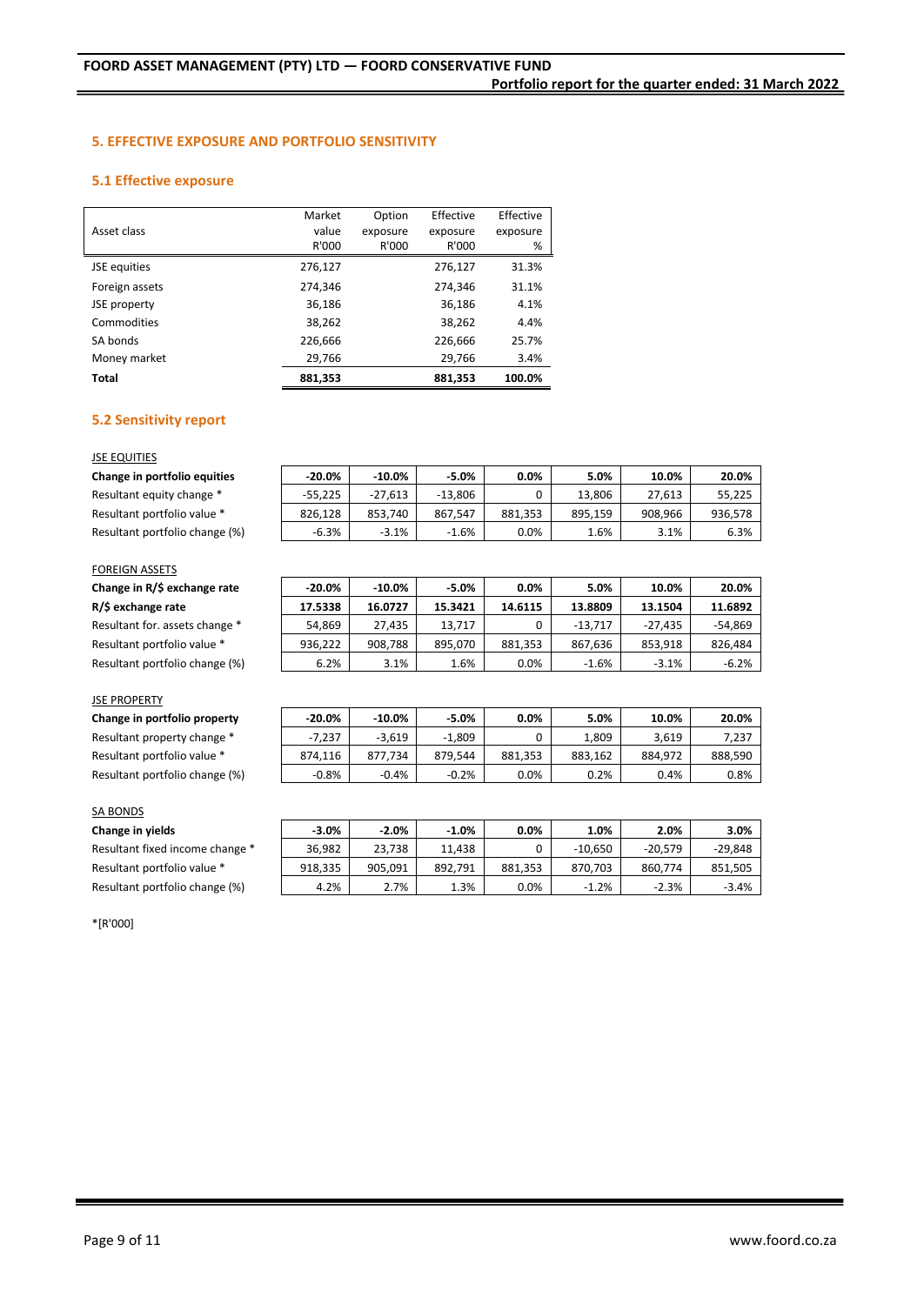#### **6. RESPONSIBLE INVESTMENT SUMMARY**

#### **Voting resolutions for Q1 2022**

| <b>Portfolio</b>                   | <b>Total count</b> | For  | Against        | Abstain |
|------------------------------------|--------------------|------|----------------|---------|
| <b>Adopt Financials</b>            |                    | 100% | 0%             | 0%      |
| Auditor/Risk/Social/Ethics related | 22                 | 100% | 0%             | 0%      |
| <b>Buy Back Shares</b>             | 4                  | 100% | 0%             | 0%      |
| Director Remuneration              | 17                 | 100% | 0%             | 0%      |
| <b>Issue Shares</b>                | 4                  | 0%   | 100%           | 0%      |
| Loan / Financial Assistance        | 3                  | 0%   | 100%           | 0%      |
| Other                              | 10                 | 90%  | 10%            | 0%      |
| Re/Elect Director                  | 18                 | 100% | 0%             | 0%      |
| <b>Remuneration Policy</b>         | 8                  | 38%  | 63%            | 0%      |
| Shares under Director Control      |                    | 0%   | 100%           | 0%      |
| Signature of Documents             | 2                  | 100% | 0%             | 0%      |
|                                    |                    |      |                |         |
| <b>Foord Global Equity Fund</b>    | <b>Total count</b> | For  | <b>Against</b> | Abstain |

| <b>Foord Global Equity Fund</b>                       | <b>Total count</b> | For  | <b>Against</b> | Abstain |
|-------------------------------------------------------|--------------------|------|----------------|---------|
| Adopt financials                                      |                    | 100% | 0%             | 0%      |
| Auditor/risk/social/ethics related                    |                    | 100% | 0%             | 0%      |
| Issue shares                                          |                    | 100% | 0%             | 0%      |
| Re/elect director or members of supervisory board     | 21                 | 100% | 0%             | 0%      |
| Remuneration policy including directors' remuneration |                    | 0%   | 100%           | 0%      |

| <b>Foord International Fund</b>                       | <b>Total count</b> | For  | <b>Against</b> | <b>Abstain</b> |
|-------------------------------------------------------|--------------------|------|----------------|----------------|
| Adopt financials                                      |                    | 100% | 0%             | 0%             |
| Auditor/risk/social/ethics related                    |                    | 100% | 0%             | 0%             |
| Re/elect director or members of supervisory board     |                    | 100% | 0%             | 0%             |
| Remuneration policy including directors' remuneration |                    | 0%   | 100%           | 0%             |

General comments:

- There are few abstentions. We apply our minds to every single resolution put to shareholders. When there is an abstention it would typically be intentional or for strategic reasons
- We typically vote against any resolution that could dilute the interests of existing shareholders. Examples include placing shares under the blanket control of directors, providing loans and financial assistance to associate companies or subsidiaries and blanket authority to issue shares. On the rare occasion, we have voted in favour of such resolutions, we were able to gain the required conviction in the specifics of the strategic rationale for such activities and could gain comfort that such activities are indeed to be used to the reasons stated
- The firm also has a strong philosophy regarding management remuneration models. We believe in rewarding good managers with appropriate cash remuneration on achievement of relevant performance metrics that enhance long-term shareholder value. We are generally not in favour of share option schemes given the inherent asymmetry between risk and reward typical of such schemes. In addition, we do not believe that existing shareholders should be diluted by the issuing of new shares to management as is the case with most option schemes. We are in favour of the alignment created between management and shareholders when management has acquired its stake in the company through open market share trading and paid for out of management's own cash earnings